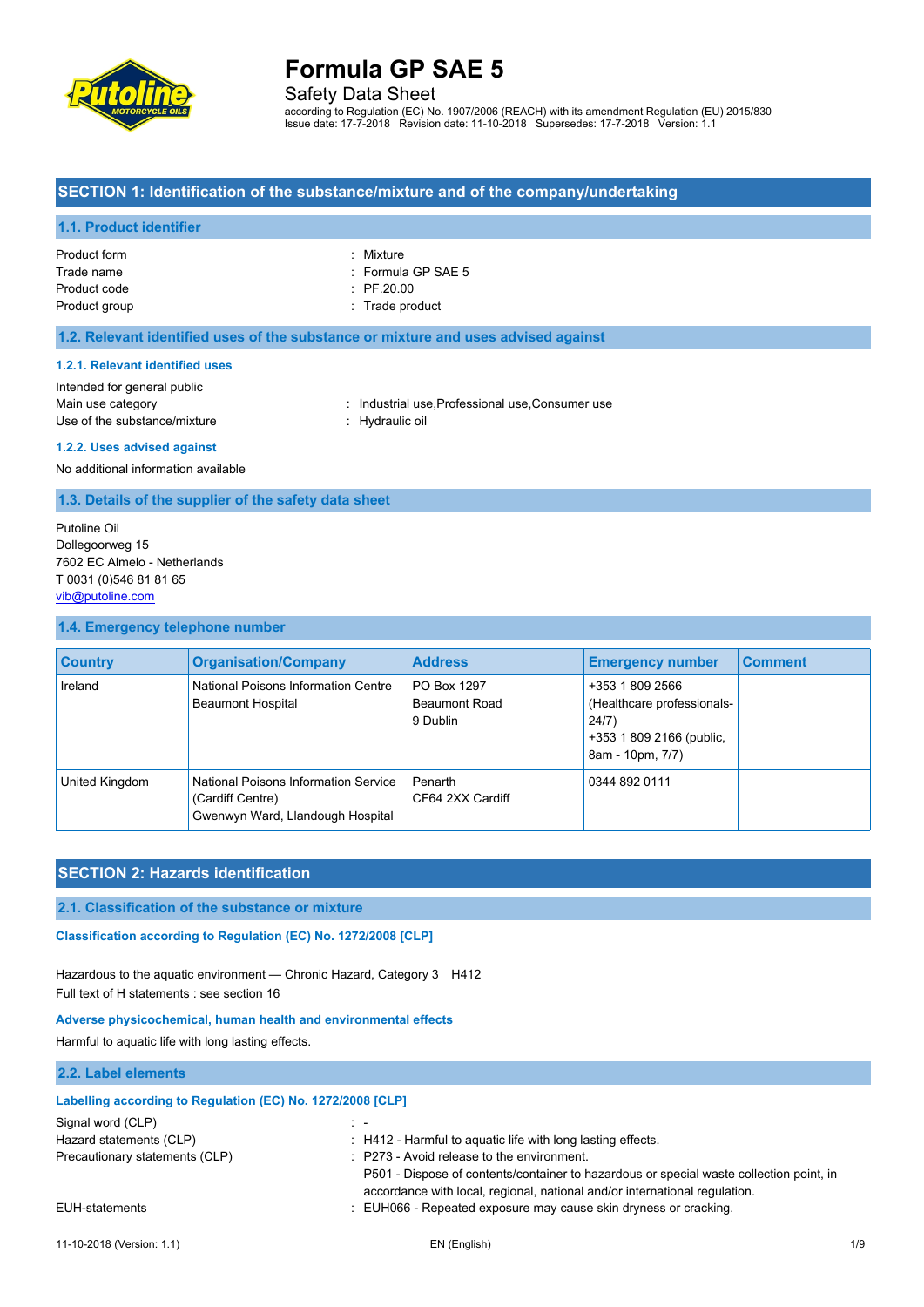### Safety Data Sheet

according to Regulation (EC) No. 1907/2006 (REACH) with its amendment Regulation (EU) 2015/830

### **2.3. Other hazards**

#### No additional information available

### **SECTION 3: Composition/information on ingredients**

#### **3.1. Substances**

#### Not applicable

#### **3.2. Mixtures**

Comments : Highly refined mineral oils and additives.

| <b>Name</b>                                                  | <b>Product identifier</b>                                                   | $\frac{9}{6}$ | <b>Classification according to</b><br><b>Regulation (EC) No.</b><br>1272/2008 [CLP] |
|--------------------------------------------------------------|-----------------------------------------------------------------------------|---------------|-------------------------------------------------------------------------------------|
| Hydrocarbons, C14-C19, isoalkanes, cyclics, <2%<br>aromatics | (CAS-No.) 1174918-49-0<br>(EC-No.) 920-114-2<br>(REACH-no) 01-2119459347-30 | $\geq 50$     | Asp. Tox. 1, H304                                                                   |
| 2,6-di-tert-butyl-p-cresol                                   | (CAS-No.) 128-37-0<br>(EC-No.) 204-881-4<br>(REACH-no) 01-2119565113-46     | < 1           | Aquatic Acute 1, H400<br>Aquatic Chronic 1, H410                                    |
| Phenol, isopropylated, phosphate (3:1)                       | (CAS-No.) 68937-41-7<br>(EC-No.) 273-066-3<br>(REACH-no) 01-2119535109-41   | < 1           | Repr. 2, H361<br>STOT RE 2, H373<br>Aquatic Chronic 2, H411                         |

Full text of H-statements: see section 16

Comments : The highly refined mineral oil contains <3% (w/w) DMSOextract, according to IP346.

| <b>SECTION 4: First aid measures</b>                                                                                                                                                     |                                                                                                                                                                                                                                                                                                                   |
|------------------------------------------------------------------------------------------------------------------------------------------------------------------------------------------|-------------------------------------------------------------------------------------------------------------------------------------------------------------------------------------------------------------------------------------------------------------------------------------------------------------------|
| 4.1. Description of first aid measures                                                                                                                                                   |                                                                                                                                                                                                                                                                                                                   |
| First-aid measures general<br>First-aid measures after inhalation<br>First-aid measures after skin contact<br>First-aid measures after eye contact<br>First-aid measures after ingestion | : If you feel unwell, seek medical advice (show the label where possible).<br>: Remove person to fresh air and keep comfortable for breathing.<br>: Wash skin with plenty of water.<br>: Rinse eyes with water as a precaution.<br>: Do not induce vomiting. Call a poison center or a doctor if you feel unwell. |
| 4.2. Most important symptoms and effects, both acute and delayed                                                                                                                         |                                                                                                                                                                                                                                                                                                                   |
| Symptoms/effects<br>Symptoms/effects after skin contact<br>Symptoms/effects after ingestion                                                                                              | : Not expected to present a significant hazard under anticipated conditions of normal use.<br>: Repeated exposure may cause skin dryness or cracking.<br>: May result in aspiration into the lungs, causing chemical pneumonia.                                                                                   |

**4.3. Indication of any immediate medical attention and special treatment needed**

Treat symptomatically.

| <b>SECTION 5: Firefighting measures</b>                        |                                                                                      |  |
|----------------------------------------------------------------|--------------------------------------------------------------------------------------|--|
| 5.1. Extinguishing media                                       |                                                                                      |  |
| Suitable extinguishing media<br>Unsuitable extinguishing media | Water spray. Dry powder. Foam. Carbon dioxide.<br>: Do not use a heavy water stream. |  |
| 5.2. Special hazards arising from the substance or mixture     |                                                                                      |  |
| Fire hazard                                                    | Combustible liquid.                                                                  |  |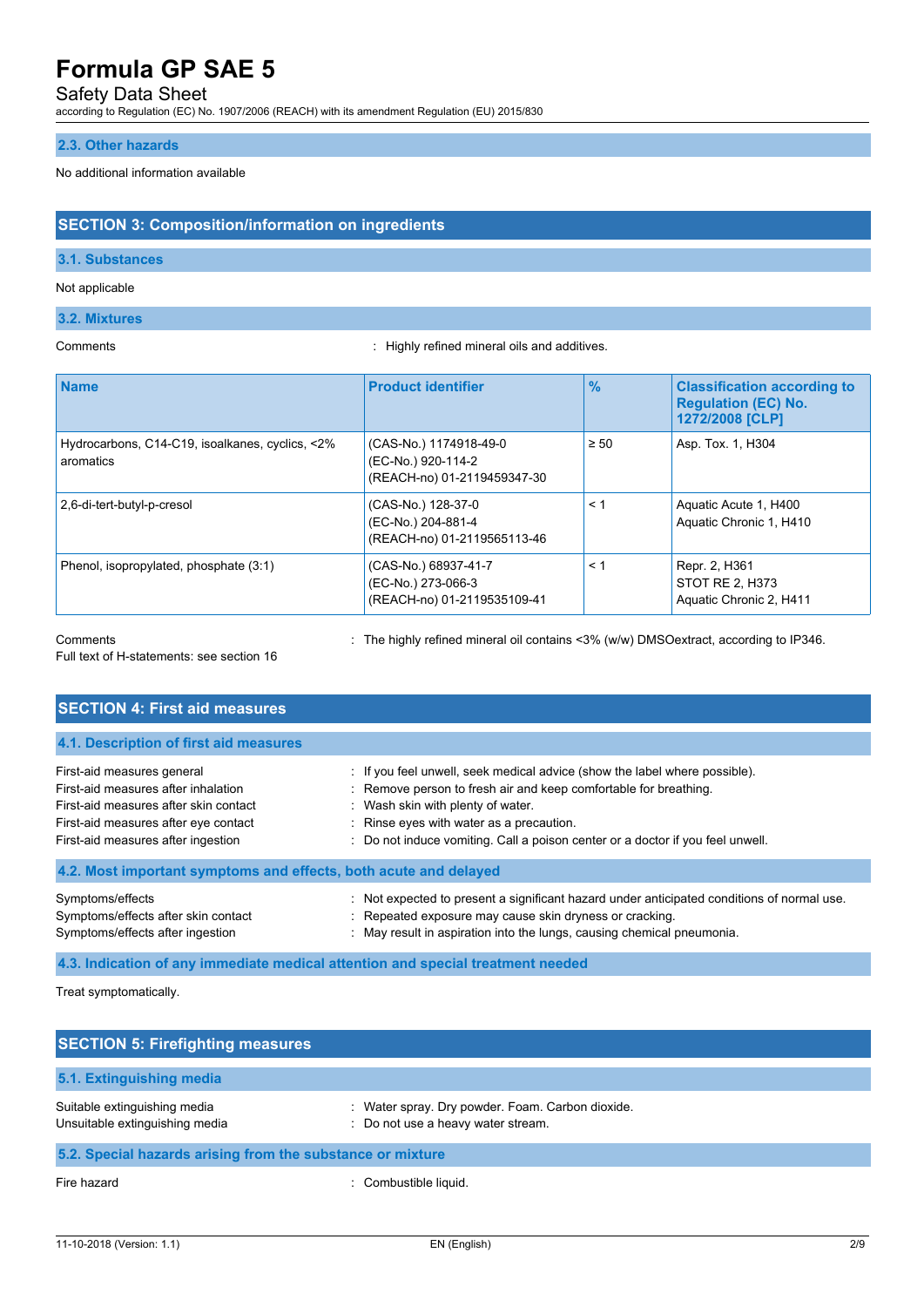### Safety Data Sheet

according to Regulation (EC) No. 1907/2006 (REACH) with its amendment Regulation (EU) 2015/830

| Hazardous decomposition products in case of fire                         | : Incomplete combustion releases dangerous carbon monoxide, carbon dioxide and other<br>toxic gases.                                                           |
|--------------------------------------------------------------------------|----------------------------------------------------------------------------------------------------------------------------------------------------------------|
| 5.3. Advice for firefighters                                             |                                                                                                                                                                |
| Protection during firefighting                                           | : Do not attempt to take action without suitable protective equipment. Self-contained<br>breathing apparatus. Complete protective clothing.                    |
| <b>SECTION 6: Accidental release measures</b>                            |                                                                                                                                                                |
| 6.1. Personal precautions, protective equipment and emergency procedures |                                                                                                                                                                |
| 6.1.1. For non-emergency personnel<br>Emergency procedures               | : Ventilate spillage area.                                                                                                                                     |
| 6.1.2. For emergency responders                                          |                                                                                                                                                                |
| Protective equipment                                                     | : Do not attempt to take action without suitable protective equipment. For further information<br>refer to section 8: "Exposure controls/personal protection". |
| <b>6.2. Environmental precautions</b>                                    |                                                                                                                                                                |
| Avoid release to the environment.                                        |                                                                                                                                                                |
| 6.3. Methods and material for containment and cleaning up                |                                                                                                                                                                |

| Methods for cleaning up          | : Take up liquid spill into absorbent material.                 |
|----------------------------------|-----------------------------------------------------------------|
| Other information                | : Dispose of materials or solid residues at an authorized site. |
| 6.4. Reference to other sections |                                                                 |

# For further information refer to section 13.

| <b>SECTION 7: Handling and storage</b>                            |                                                                                                                                                                                              |
|-------------------------------------------------------------------|----------------------------------------------------------------------------------------------------------------------------------------------------------------------------------------------|
| 7.1. Precautions for safe handling                                |                                                                                                                                                                                              |
| Precautions for safe handling<br>Hygiene measures                 | : Ensure good ventilation of the work station. Wear personal protective equipment.<br>: Do not eat, drink or smoke when using this product. Always wash hands after handling the<br>product. |
| 7.2. Conditions for safe storage, including any incompatibilities |                                                                                                                                                                                              |
| Storage conditions<br>Storage temperature                         | : Store in a well-ventilated place. Keep cool.<br>: $<$ 40 °C                                                                                                                                |

**7.3. Specific end use(s)**

No additional information available

# **SECTION 8: Exposure controls/personal protection**

### **8.1. Control parameters**

| <b>Formula GP SAE 5</b>                                                                                                                                    |                                                       |
|------------------------------------------------------------------------------------------------------------------------------------------------------------|-------------------------------------------------------|
| <b>EU - Occupational Exposure Limits</b>                                                                                                                   |                                                       |
| Exposure limits/standards for materials that can be<br>formed when handling this product. When<br>mists/aerosols can occur the following is<br>recommended | 5 mg/m <sup>3</sup> - ACGIH TLV (inhalable fraction). |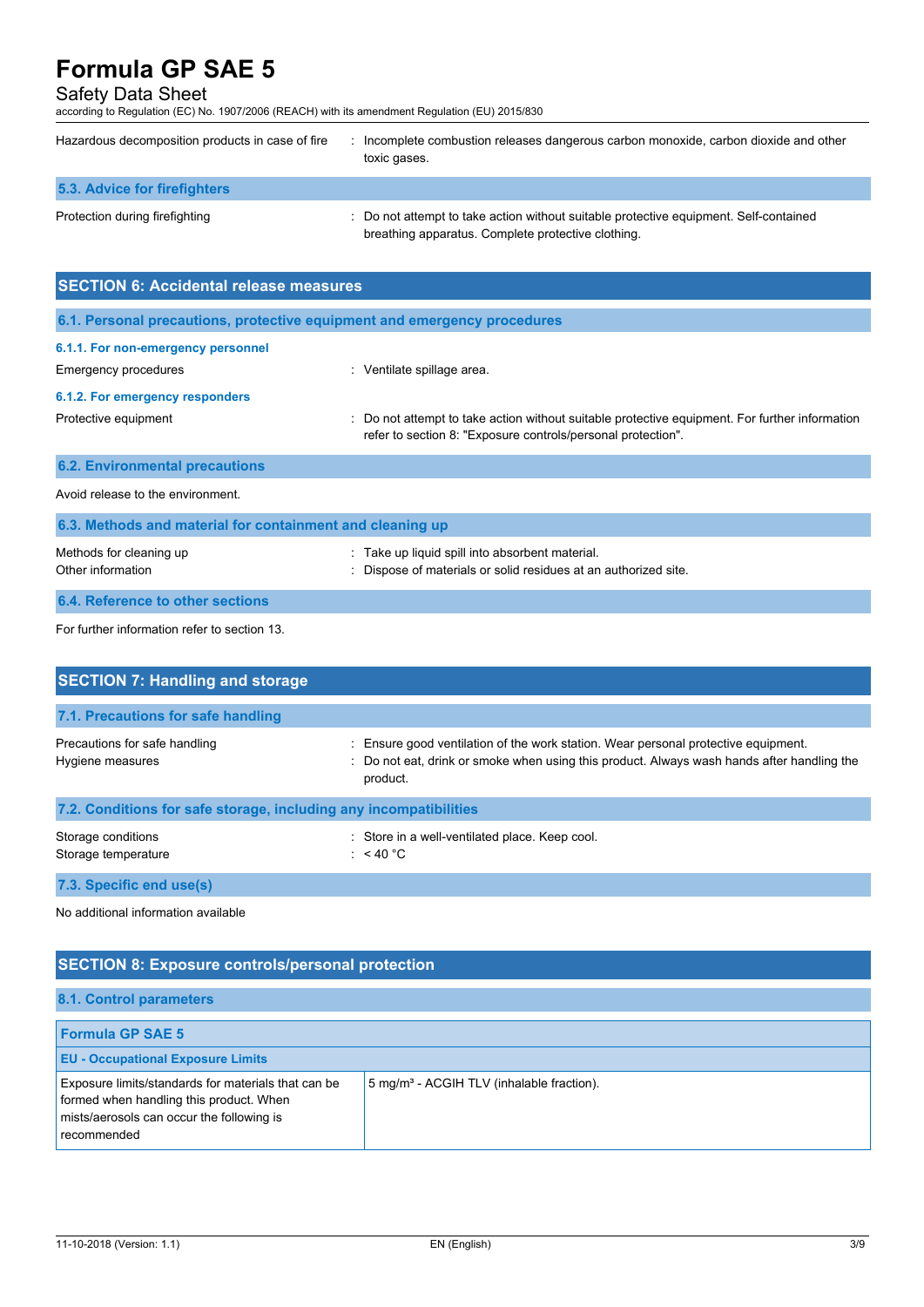## Safety Data Sheet

according to Regulation (EC) No. 1907/2006 (REACH) with its amendment Regulation (EU) 2015/830

| 2,6-di-tert-butyl-p-cresol (128-37-0)                |                                       |  |
|------------------------------------------------------|---------------------------------------|--|
| <b>United Kingdom - Occupational Exposure Limits</b> |                                       |  |
| Local name                                           | 2,6-Di-tert-butyl-p-cresol            |  |
| WEL TWA (mg/m <sup>3</sup> )                         | 10 mg/ $m3$                           |  |
| WEL STEL (mg/m <sup>3</sup> )                        | $30 \text{ mg/m}^3$                   |  |
| Regulatory reference                                 | EH40/2005 (Fourth edition, 2020). HSE |  |

#### **8.2. Exposure controls**

#### **Appropriate engineering controls:**

Ensure good ventilation of the work station.

| Hand protection:  |                      |                        |                |             |                   |
|-------------------|----------------------|------------------------|----------------|-------------|-------------------|
| Protective gloves |                      |                        |                |             |                   |
| Type              | <b>Material</b>      | <b>Permeation</b>      | Thickness (mm) | Penetration | <b>Standard</b>   |
| Reusable gloves   | Nitrile rubber (NBR) | $6$ ( $>$ 480 minutes) | $\ge 0.35$     |             | <b>EN ISO 374</b> |

| <b>Eye protection:</b> |                |                        |                 |  |
|------------------------|----------------|------------------------|-----------------|--|
| Safety glasses         |                |                        |                 |  |
| Type                   | <b>Use</b>     | <b>Characteristics</b> | <b>Standard</b> |  |
| Safety glasses         | <b>Droplet</b> | clear                  | <b>EN 166</b>   |  |

#### **Skin and body protection:**

Wear suitable protective clothing

#### **Respiratory protection:**

In case of insufficient ventilation, wear suitable respiratory equipment

#### **Personal protective equipment symbol(s):**



#### **Environmental exposure controls:**

Avoid release to the environment.

| <b>SECTION 9: Physical and chemical properties</b>         |                                               |  |  |  |
|------------------------------------------------------------|-----------------------------------------------|--|--|--|
| 9.1. Information on basic physical and chemical properties |                                               |  |  |  |
| Physical state                                             | $:$ Liquid                                    |  |  |  |
| Colour                                                     | : Colourless to Amber.                        |  |  |  |
| Odour                                                      | : characteristic.                             |  |  |  |
| Odour threshold                                            | : No data available                           |  |  |  |
| рH                                                         | : No data available                           |  |  |  |
| Relative evaporation rate (butylacetate=1)                 | : No data available                           |  |  |  |
| Melting point                                              | $:$ Not applicable                            |  |  |  |
| Freezing point                                             | $\therefore$ -54 °C - ASTM D5950 (pour point) |  |  |  |
| Boiling point                                              | : No data available                           |  |  |  |
| Flash point                                                | $\div$ 154 °C - ASTM D93 (PM)                 |  |  |  |
| Auto-ignition temperature                                  | : No data available                           |  |  |  |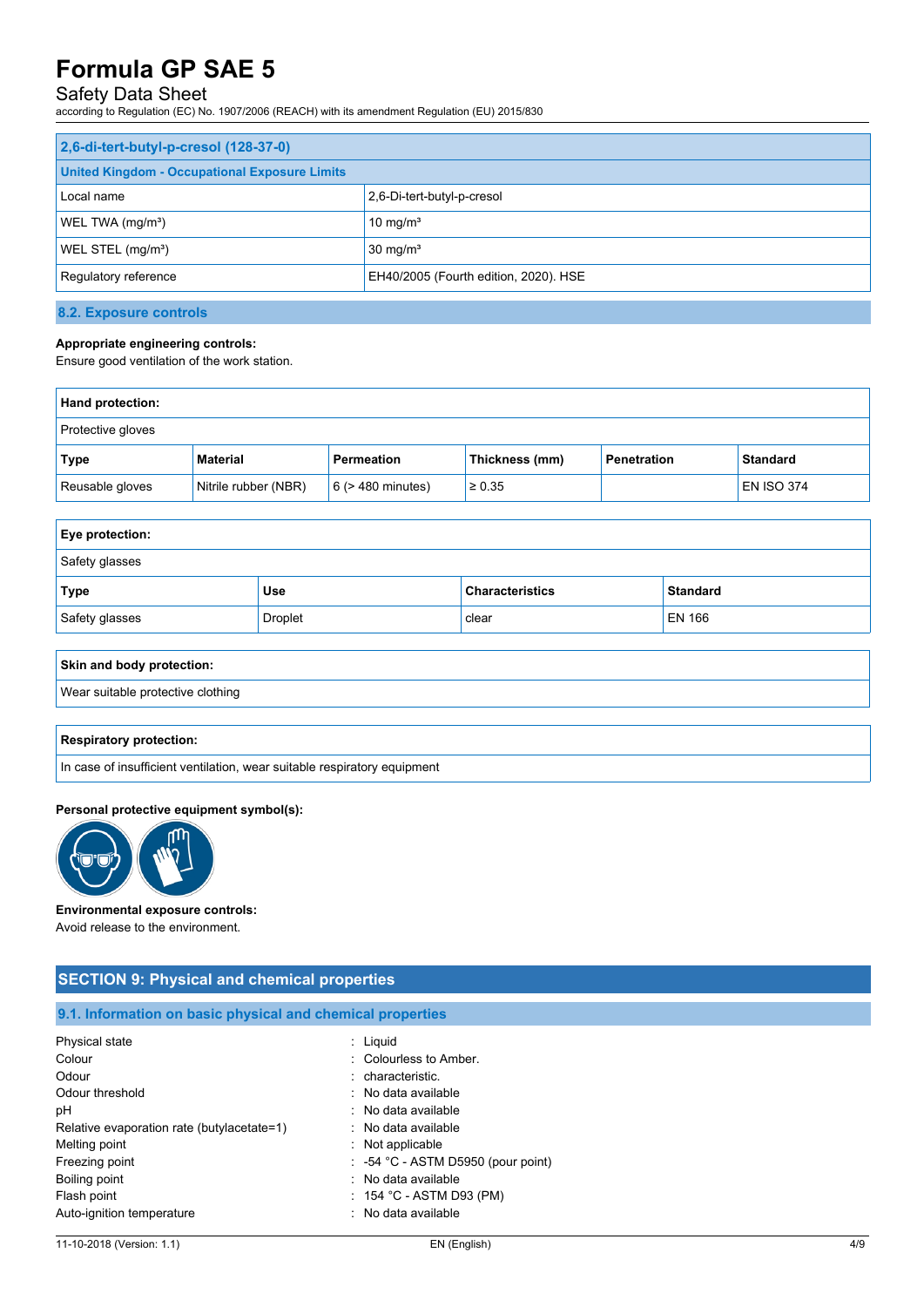### Safety Data Sheet

according to Regulation (EC) No. 1907/2006 (REACH) with its amendment Regulation (EU) 2015/830

#### **9.2. Other information**

No additional information available

| <b>SECTION 10: Stability and reactivity</b> |  |
|---------------------------------------------|--|
|---------------------------------------------|--|

#### **10.1. Reactivity**

The product is non-reactive under normal conditions of use, storage and transport.

**10.2. Chemical stability**

Stable under normal conditions.

**10.3. Possibility of hazardous reactions**

Reacts violently with (strong) oxidizers.

**10.4. Conditions to avoid**

None under recommended storage and handling conditions (see section 7).

**10.5. Incompatible materials**

No additional information available

**10.6. Hazardous decomposition products**

Under normal conditions of storage and use, hazardous decomposition products should not be produced.

| <b>SECTION 11: Toxicological information</b>                                                                                                 |    |                                                                                                  |  |  |
|----------------------------------------------------------------------------------------------------------------------------------------------|----|--------------------------------------------------------------------------------------------------|--|--|
| 11.1. Information on toxicological effects                                                                                                   |    |                                                                                                  |  |  |
| Acute toxicity (oral)<br>Acute toxicity (dermal)<br>Acute toxicity (inhalation)                                                              |    | Not classified<br>: Not classified<br>: Not classified                                           |  |  |
| 2,6-di-tert-butyl-p-cresol (128-37-0)                                                                                                        |    |                                                                                                  |  |  |
| LD50 oral rat                                                                                                                                |    | 6000 mg/kg (OECD 401 method)                                                                     |  |  |
| LD50 dermal rat                                                                                                                              |    | > 2000 mg/kg (OECD 402 method)                                                                   |  |  |
| Skin corrosion/irritation<br>Serious eye damage/irritation<br>Respiratory or skin sensitisation<br>Germ cell mutagenicity<br>Carcinogenicity |    | : Not classified<br>: Not classified<br>: Not classified<br>: Not classified<br>: Not classified |  |  |
| Reproductive toxicity                                                                                                                        | ۰. | Not classified                                                                                   |  |  |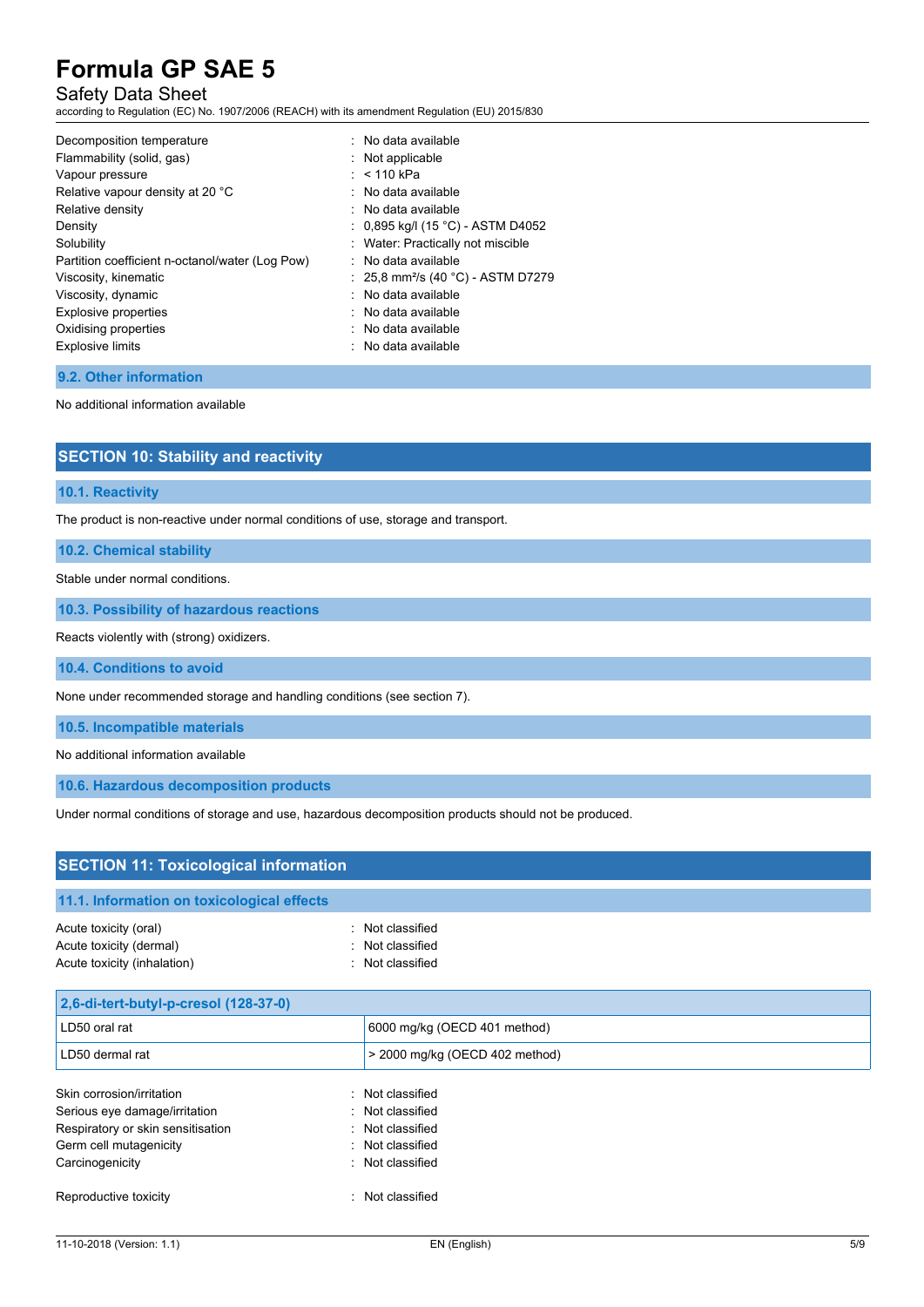### Safety Data Sheet

according to Regulation (EC) No. 1907/2006 (REACH) with its amendment Regulation (EU) 2015/830

| STOT-single exposure    | Not classified                               |
|-------------------------|----------------------------------------------|
| STOT-repeated exposure  | : Not classified                             |
| Aspiration hazard       | Not classified                               |
| <b>Formula GP SAE 5</b> |                                              |
| Viscosity, kinematic    | 25,8 mm <sup>2</sup> /s (40 °C) - ASTM D7279 |

# **SECTION 12: Ecological information**

| 12.1. Toxicity                                               |                                                      |
|--------------------------------------------------------------|------------------------------------------------------|
| Ecology - general                                            | : Harmful to aquatic life with long lasting effects. |
| Hazardous to the aguatic environment, short-term<br>(acute)  | Not classified                                       |
| Hazardous to the aquatic environment, long-term<br>(chronic) | : Harmful to aguatic life with long lasting effects. |

| 2,6-di-tert-butyl-p-cresol (128-37-0) |                                                |  |
|---------------------------------------|------------------------------------------------|--|
| LC50 fish                             | $0,199 \text{ m}$ g/l                          |  |
| EC50 Daphnia                          | $0,48$ mg/l                                    |  |
| NOEC (chronic)                        | $> 0.39$ mg/l (Daphnia, 21d) (OECD 202 method) |  |

### **12.2. Persistence and degradability**

| 2,6-di-tert-butyl-p-cresol (128-37-0)                   |                         |  |  |
|---------------------------------------------------------|-------------------------|--|--|
| Biodegradation                                          | 30 % (OECD 302C method) |  |  |
| 12.3. Bioaccumulative potential                         |                         |  |  |
| 2,6-di-tert-butyl-p-cresol (128-37-0)                   |                         |  |  |
| 5,03<br>Partition coefficient n-octanol/water (Log Kow) |                         |  |  |
| 12.4. Mobility in soil                                  |                         |  |  |

No additional information available

**12.5. Results of PBT and vPvB assessment**

No additional information available

**12.6. Other adverse effects**

No additional information available

| <b>SECTION 13: Disposal considerations</b>                   |                                                                                                                                                                         |
|--------------------------------------------------------------|-------------------------------------------------------------------------------------------------------------------------------------------------------------------------|
| 13.1. Waste treatment methods                                |                                                                                                                                                                         |
| Waste treatment methods<br>European List of Waste (LoW) code | : Dispose of contents/container in accordance with licensed collector's sorting instructions.<br>: 13 01 10 <sup>*</sup> - mineral based non-chlorinated hydraulic oils |

# **SECTION 14: Transport information**

In accordance with ADR / RID / IMDG / IATA / ADN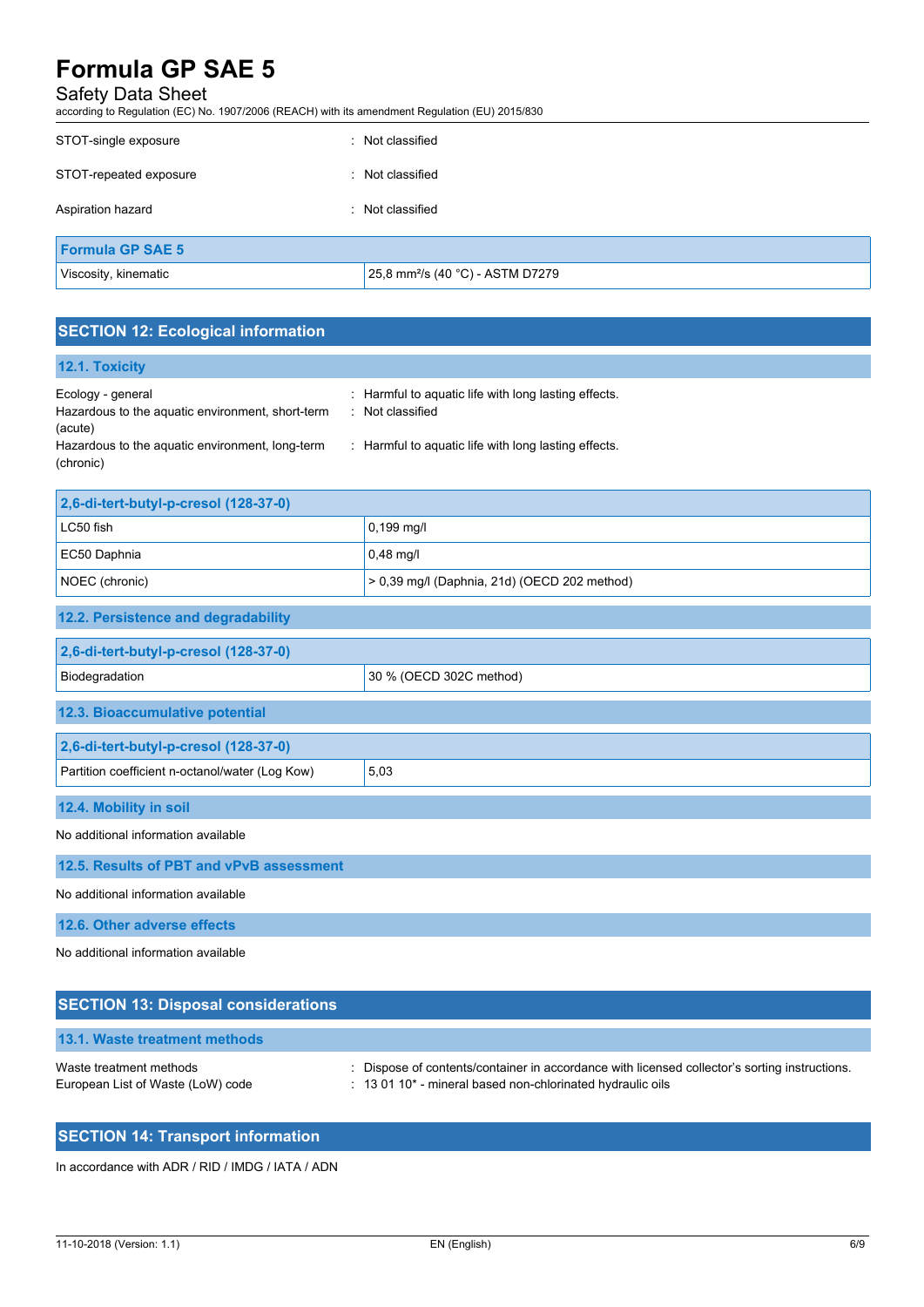# Safety Data Sheet

according to Regulation (EC) No. 1907/2006 (REACH) with its amendment Regulation (EU) 2015/830

| <b>ADR</b>                             | <b>IMDG</b>   | <b>IATA</b>   | <b>ADN</b>    | <b>RID</b>    |
|----------------------------------------|---------------|---------------|---------------|---------------|
| 14.1. UN number                        |               |               |               |               |
| Not regulated                          | Not regulated | Not regulated | Not regulated | Not regulated |
| 14.2. UN proper shipping name          |               |               |               |               |
| Not regulated                          | Not regulated | Not regulated | Not regulated | Not regulated |
| 14.3. Transport hazard class(es)       |               |               |               |               |
| Not regulated                          | Not regulated | Not regulated | Not regulated | Not regulated |
| 14.4. Packing group                    |               |               |               |               |
| Not regulated                          | Not regulated | Not regulated | Not regulated | Not regulated |
| <b>14.5. Environmental hazards</b>     |               |               |               |               |
| Not regulated                          | Not regulated | Not regulated | Not regulated | Not regulated |
| No supplementary information available |               |               |               |               |

#### **14.6. Special precautions for user**

**Overland transport** Not regulated **Transport by sea** Not regulated **Air transport** Not regulated **Inland waterway transport** Not regulated **Rail transport** Not regulated

**14.7. Transport in bulk according to Annex II of Marpol and the IBC Code**

Not applicable

### **SECTION 15: Regulatory information**

**15.1. Safety, health and environmental regulations/legislation specific for the substance or mixture**

#### **15.1.1. EU-Regulations**

Contains no REACH substances with Annex XVII restrictions

Contains no substance on the REACH candidate list

Contains no REACH Annex XIV substances

Contains no substance subject to Regulation (EU) No 649/2012 of the European Parliament and of the Council of 4 July 2012 concerning the export and import of hazardous chemicals.

Contains no substance subject to Regulation (EU) No 2019/1021 of the European Parliament and of the Council of 20 June 2019 on persistent organic pollutants

#### **15.1.2. National regulations**

No additional information available

**15.2. Chemical safety assessment**

No chemical safety assessment has been carried out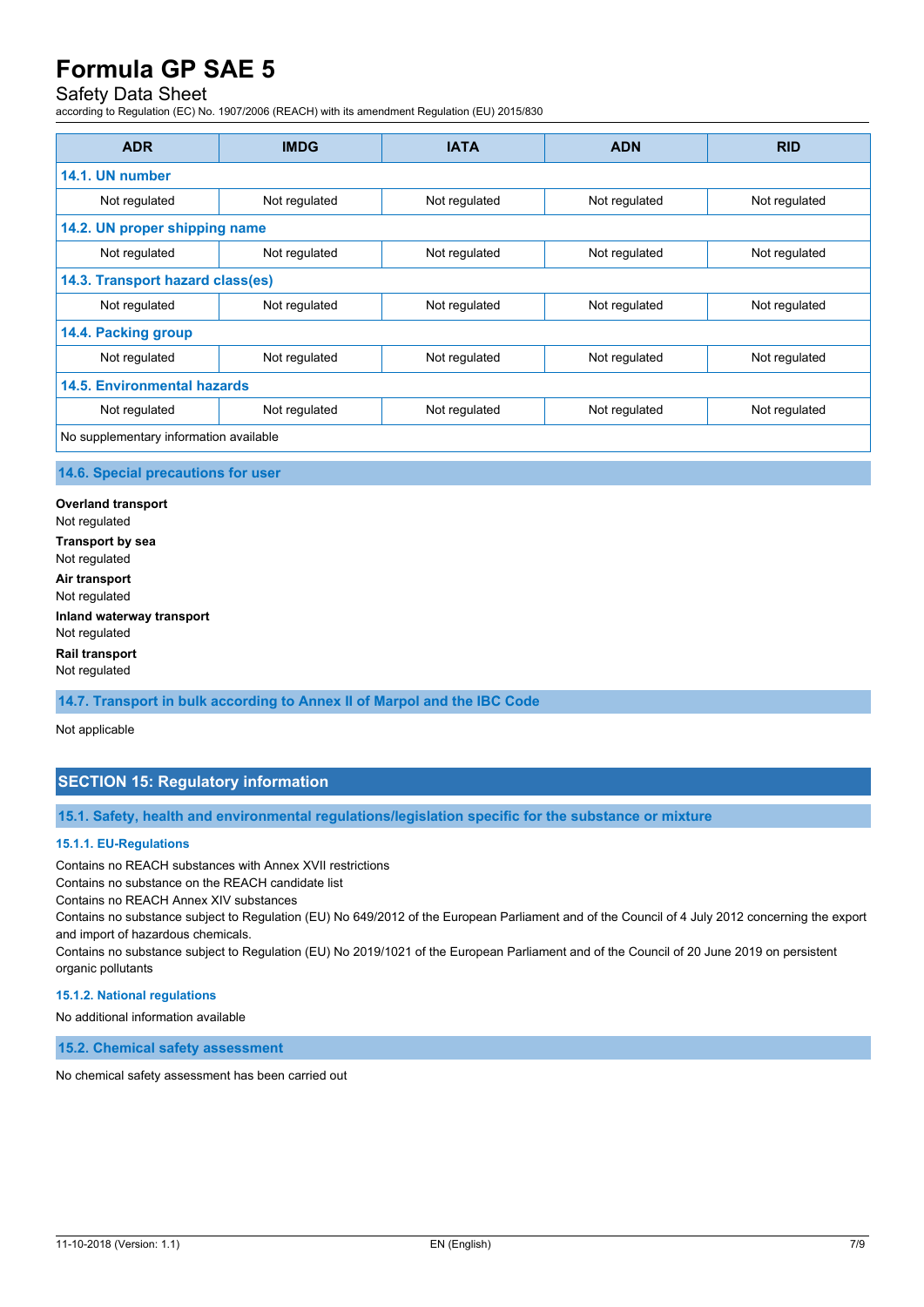### Safety Data Sheet

according to Regulation (EC) No. 1907/2006 (REACH) with its amendment Regulation (EU) 2015/830

### **SECTION 16: Other information**

| Indication of changes: |                                                     |               |                 |  |
|------------------------|-----------------------------------------------------|---------------|-----------------|--|
| <b>Section</b>         | <b>Changed item</b>                                 | <b>Change</b> | <b>Comments</b> |  |
|                        | Revision date                                       | Added         |                 |  |
| 3                      | Composition/information on<br>ingredients           | Modified      |                 |  |
| 4.1                    | First-aid measures after ingestion                  | Modified      |                 |  |
| 5.2                    | Hazardous decomposition<br>products in case of fire | Modified      |                 |  |
| 9.1                    | Colour                                              | Added         |                 |  |
| 10.3                   | Possibility of hazardous reactions                  | Modified      |                 |  |

| <b>Abbreviations and acronyms:</b> |                                                                                                   |
|------------------------------------|---------------------------------------------------------------------------------------------------|
| <b>ADN</b>                         | European Agreement concerning the International Carriage of Dangerous Goods by Inland Waterways   |
| <b>ADR</b>                         | European Agreement concerning the International Carriage of Dangerous Goods by Road               |
| <b>ATE</b>                         | <b>Acute Toxicity Estimate</b>                                                                    |
| <b>BCF</b>                         | <b>Bioconcentration factor</b>                                                                    |
| <b>CLP</b>                         | Classification Labelling Packaging Regulation; Regulation (EC) No 1272/2008                       |
| <b>DMEL</b>                        | Derived Minimal Effect level                                                                      |
| <b>DNEL</b>                        | Derived-No Effect Level                                                                           |
| <b>EC50</b>                        | Median effective concentration                                                                    |
| <b>IARC</b>                        | International Agency for Research on Cancer                                                       |
| <b>IATA</b>                        | International Air Transport Association                                                           |
| <b>IMDG</b>                        | International Maritime Dangerous Goods                                                            |
| <b>LC50</b>                        | Median lethal concentration                                                                       |
| LD50                               | Median lethal dose                                                                                |
| <b>LOAEL</b>                       | Lowest Observed Adverse Effect Level                                                              |
| <b>NOAEC</b>                       | No-Observed Adverse Effect Concentration                                                          |
| <b>NOAEL</b>                       | No-Observed Adverse Effect Level                                                                  |
| <b>NOEC</b>                        | No-Observed Effect Concentration                                                                  |
| <b>OECD</b>                        | Organisation for Economic Co-operation and Development                                            |
| PBT                                | Persistent Bioaccumulative Toxic                                                                  |
| PNEC                               | <b>Predicted No-Effect Concentration</b>                                                          |
| <b>REACH</b>                       | Registration, Evaluation, Authorisation and Restriction of Chemicals Regulation (EC) No 1907/2006 |
| <b>RID</b>                         | Regulations concerning the International Carriage of Dangerous Goods by Rail                      |
| vPvB                               | Very Persistent and Very Bioaccumulative                                                          |

| <b>Full text of H- and EUH-statements:</b> |                                                                   |  |
|--------------------------------------------|-------------------------------------------------------------------|--|
| Aquatic Acute 1                            | Hazardous to the aguatic environment - Acute Hazard, Category 1   |  |
| Aquatic Chronic 1                          | Hazardous to the aquatic environment - Chronic Hazard, Category 1 |  |
| Aquatic Chronic 2                          | Hazardous to the aquatic environment - Chronic Hazard, Category 2 |  |